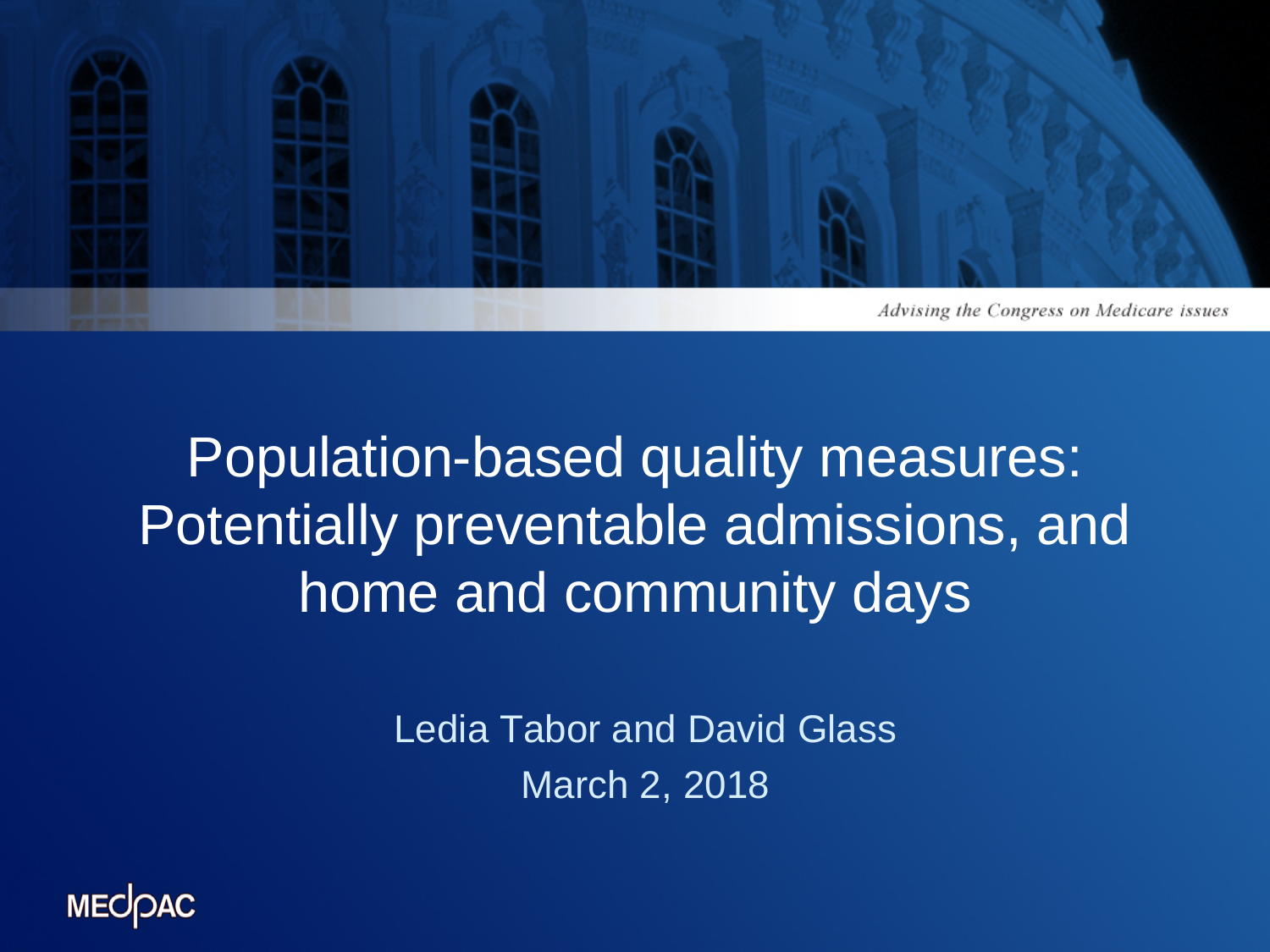

- **The Commission's principles for** measuring quality in the Medicare program
- **Evaluating two population-based quality** measures
	- **Potentially preventable admissions**
	- **Home and community days (formerly healthy** days at home)

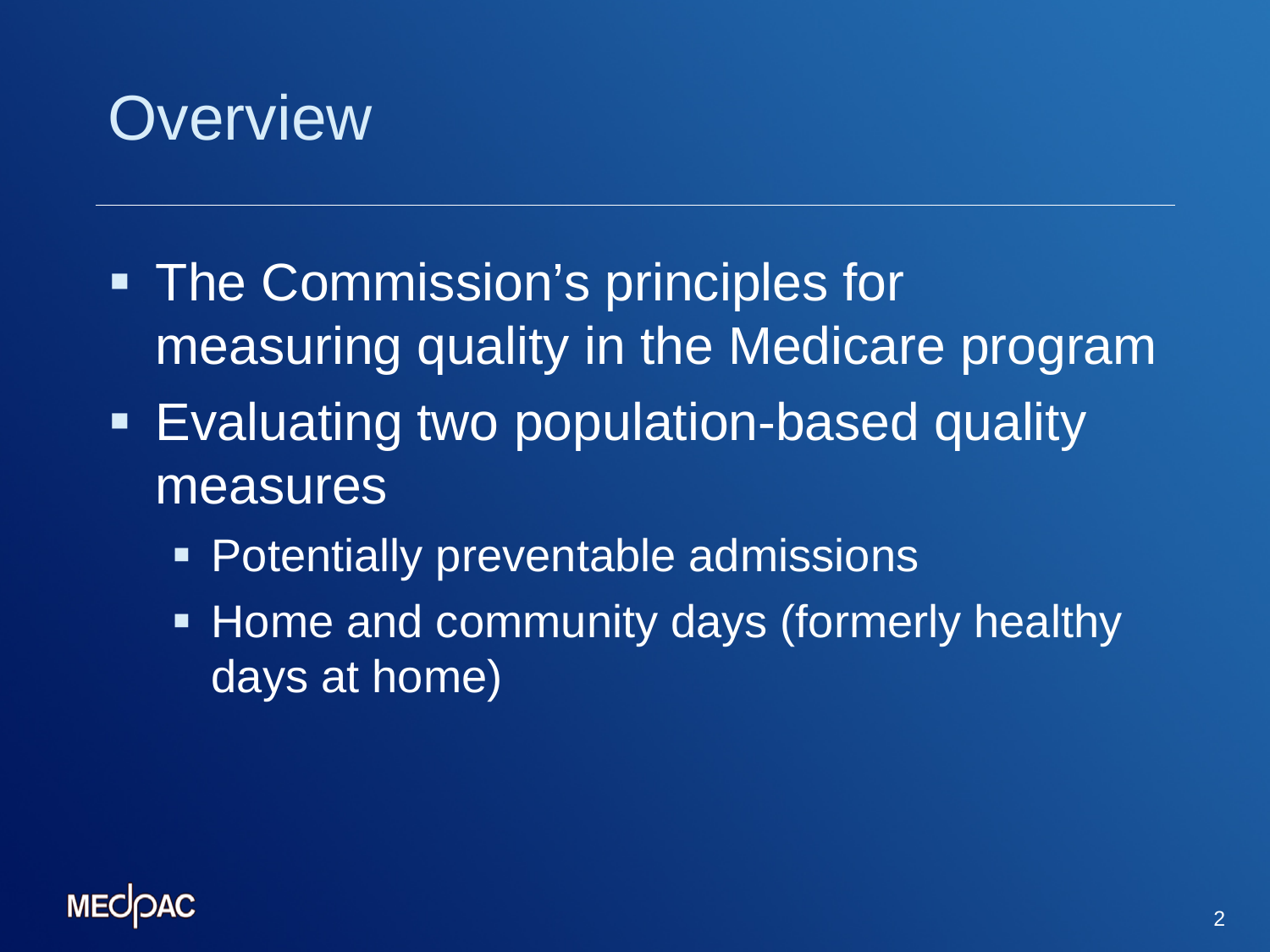# Principles for measuring quality in the Medicare program

- Quality measurement should be patient-oriented, encourage coordination across providers and time, and promote relevant change in the nature of the delivery system.
- **Quality measurement should not be unduly** burdensome for providers.
- Medicare quality programs should include populationbased measures such as outcomes, patient experience, and value (cost/low-value) measures. Providers may choose to use more granular measures to manage their own quality improvement.

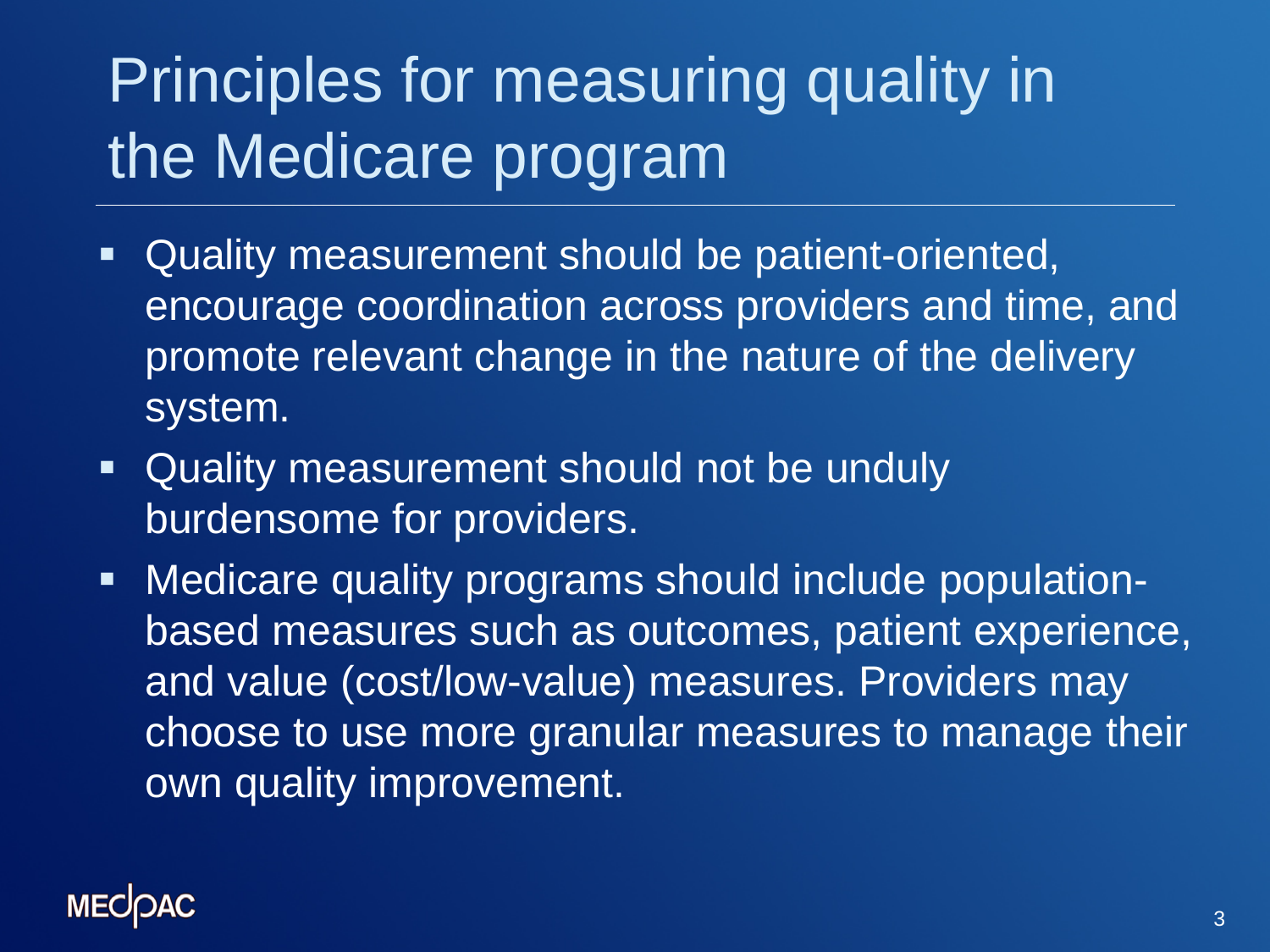## Principles for measuring quality in the Medicare program (continued)

- **Nedicare quality programs should give rewards** based on clear, absolute, and prospectively set performance targets (as opposed to "tournament models").
- The Medicare program should take into account, as necessary, differences in a provider's patient population, including social risk factors. Because adjusting measure results for social risk factors can mask disparities in clinical performance, Medicare should account for social risk factors by directly adjusting payment through peer grouping.

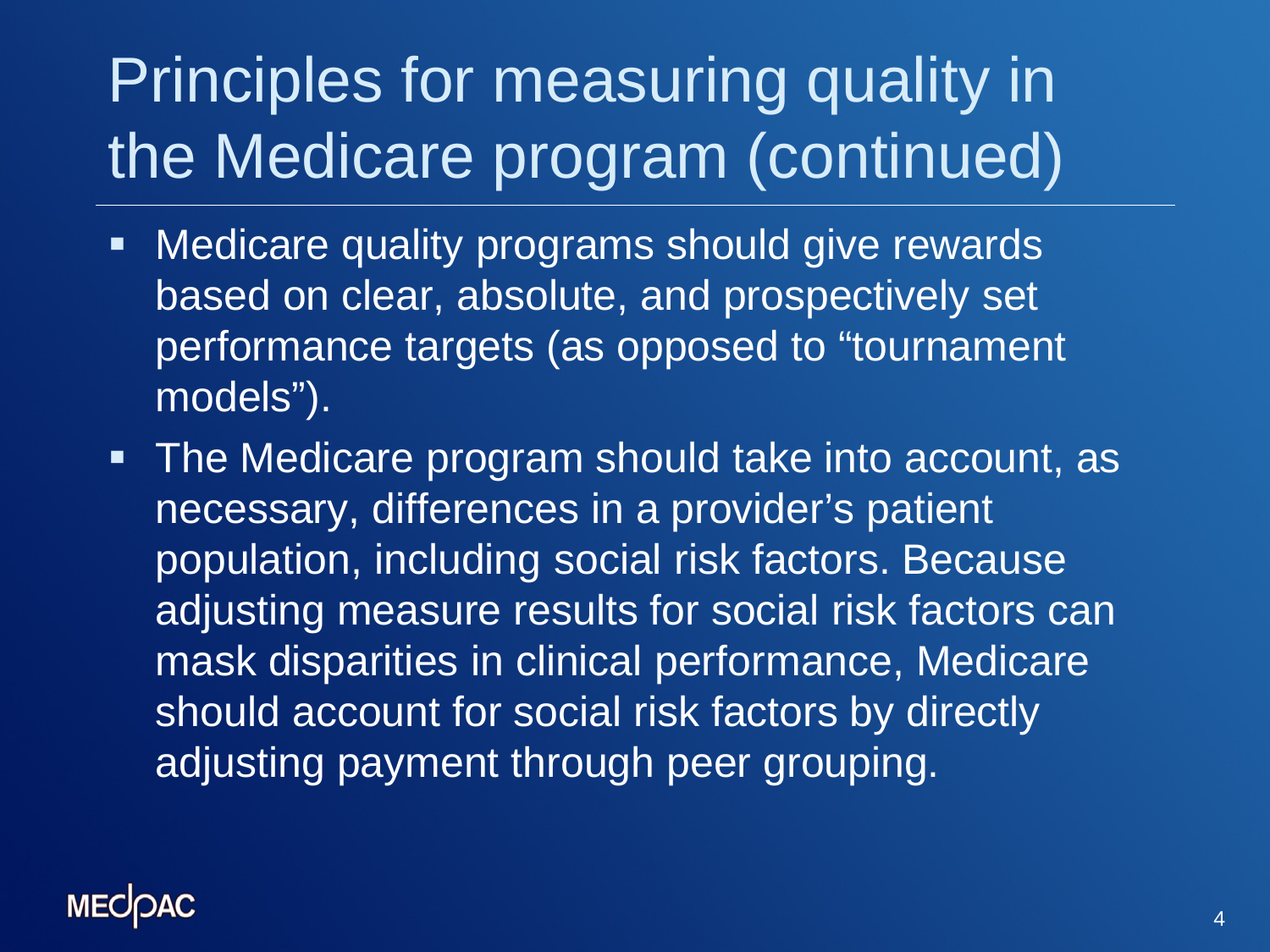# Principles for measuring quality in the Medicare program (continued)

- **Medicare should target technical assistance** resources to low-performing providers.
- **Medicare should support research and data** collection to reduce measurement bias, including, for example, the effects of social risk factors.

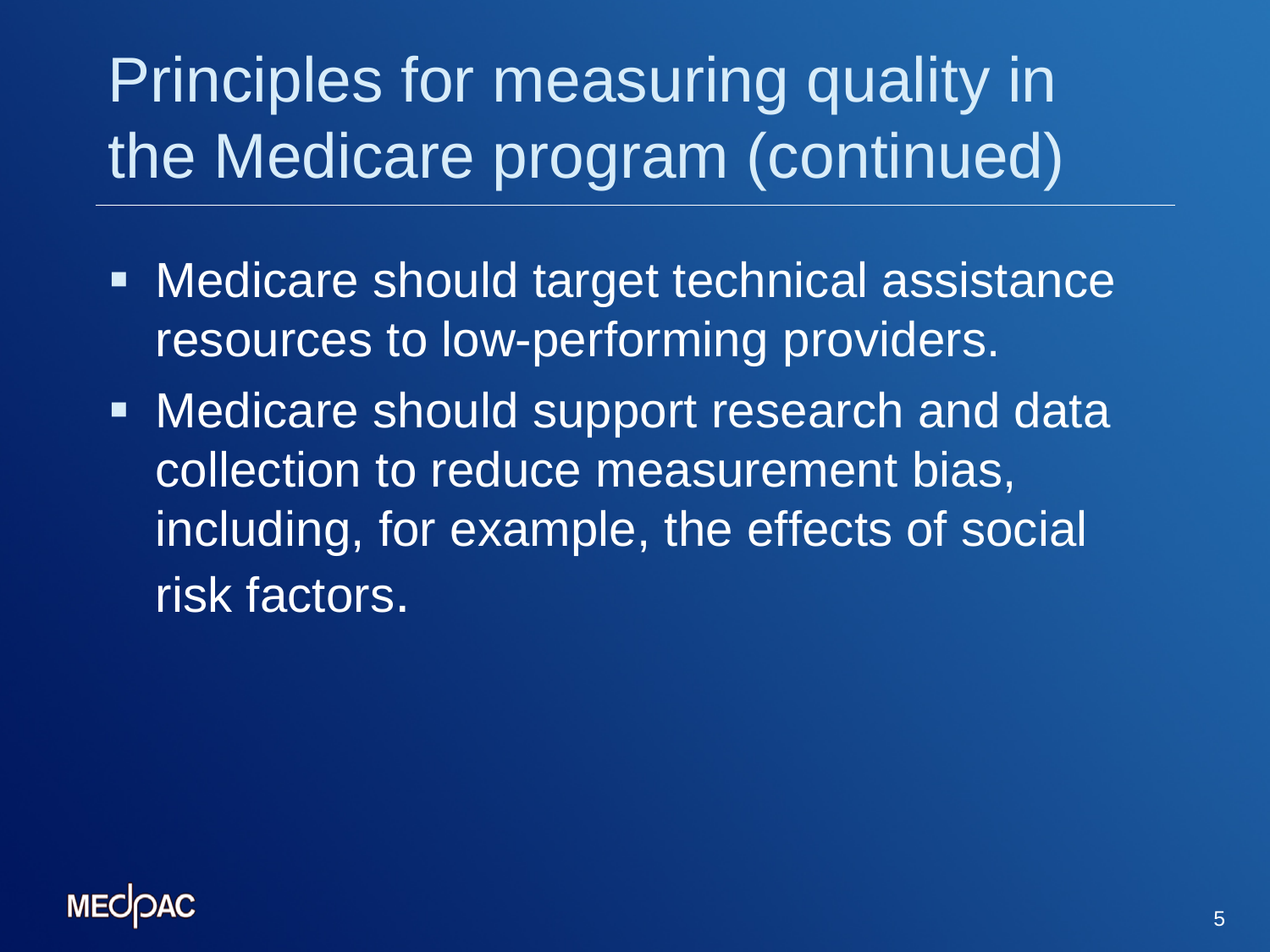# Potential application of these principles for measuring quality

- *Concept*: Use a small set of outcome and patient experience measures to assess quality for definable populations
	- **Populations associated with geographic areas that** represent local health care markets, MA plans, ACOs, hospitals, or groups of clinicians
- *Proof of concept*: Investigate two outcome measures to evaluate the quality of care for FFS beneficiaries and compare performance across market areas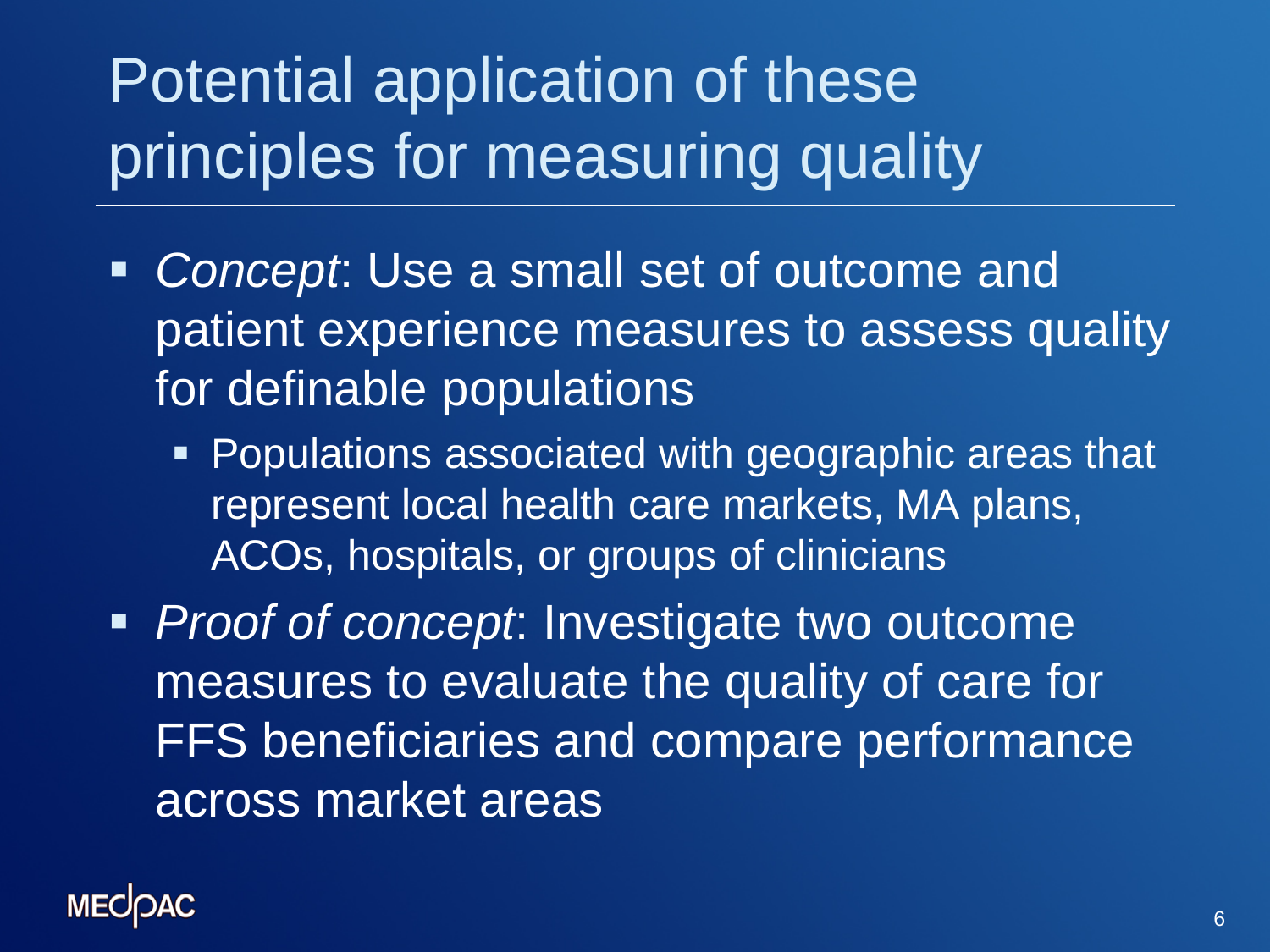#### Potentially preventable admissions

- **Beneficiaries who are hospitalized can be** exposed to health risks (e.g., hospital associated infections, pressure ulcers)
- Some hospitalizations, such as those related to diabetes and pneumonia, can be potentially preventable
- **Rates of potentially preventable admissions** can reflect the quality of care in a local market area

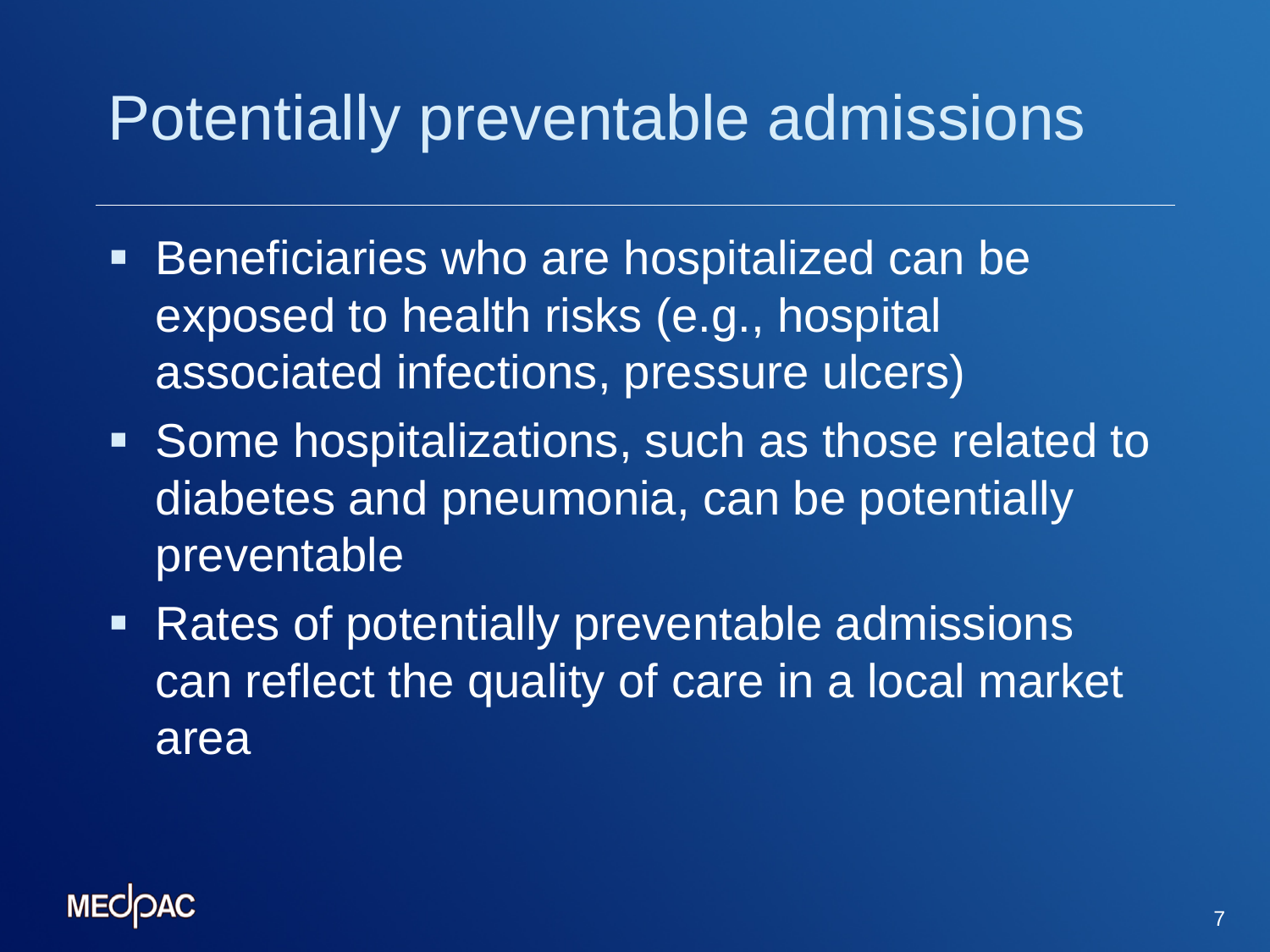#### Measuring potentially preventable admissions

- We applied a HEDIS ® potentially preventable admissions measure to FFS administrative data
	- **EXPLEM** Already reported by MA plans
	- **Available in the public domain**
- We calculated the *observed* rate of potentially preventable admissions in the FFS population; more work is needed to risk-adjust for the FFS population

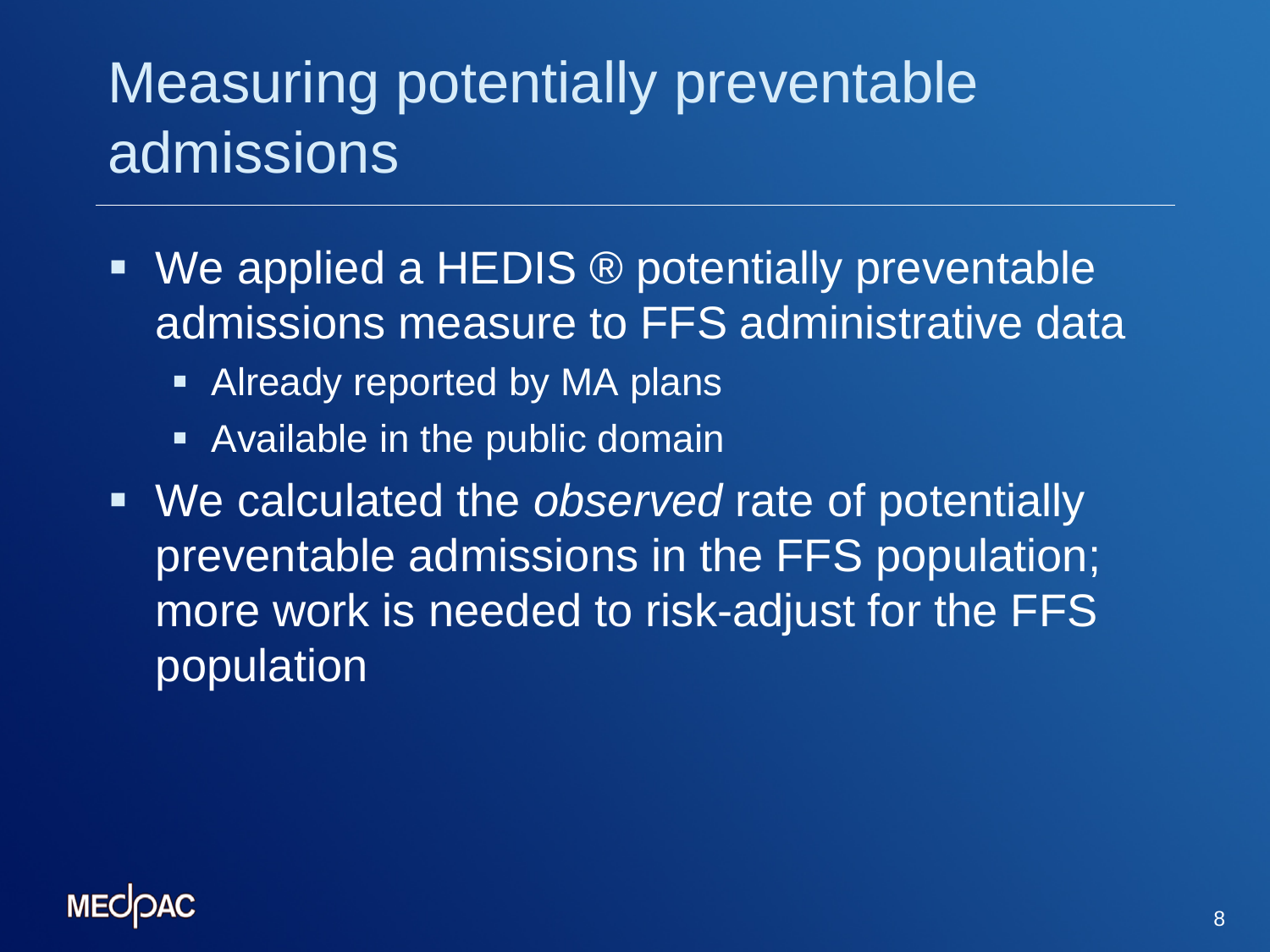## Measuring potentially preventable admissions (continued)

- The rate of potentially preventable admissions per 1,000 beneficiaries
	- *Chronic* conditions including diabetes, chronic obstructive pulmonary disease, asthma, hypertension, congestive heart failure
	- *Acute* conditions including bacterial pneumonia, urinary tract infection, cellulitis, and pressure ulcers
- About 22.5 million FFS beneficiaries included in the analysis

Note: The potentially preventable admissions measure used is the rate of ambulatory care sensitive condition admissions per 1,000 beneficiaries over age 67. Beneficiaries who died in the measurement year are excluded.

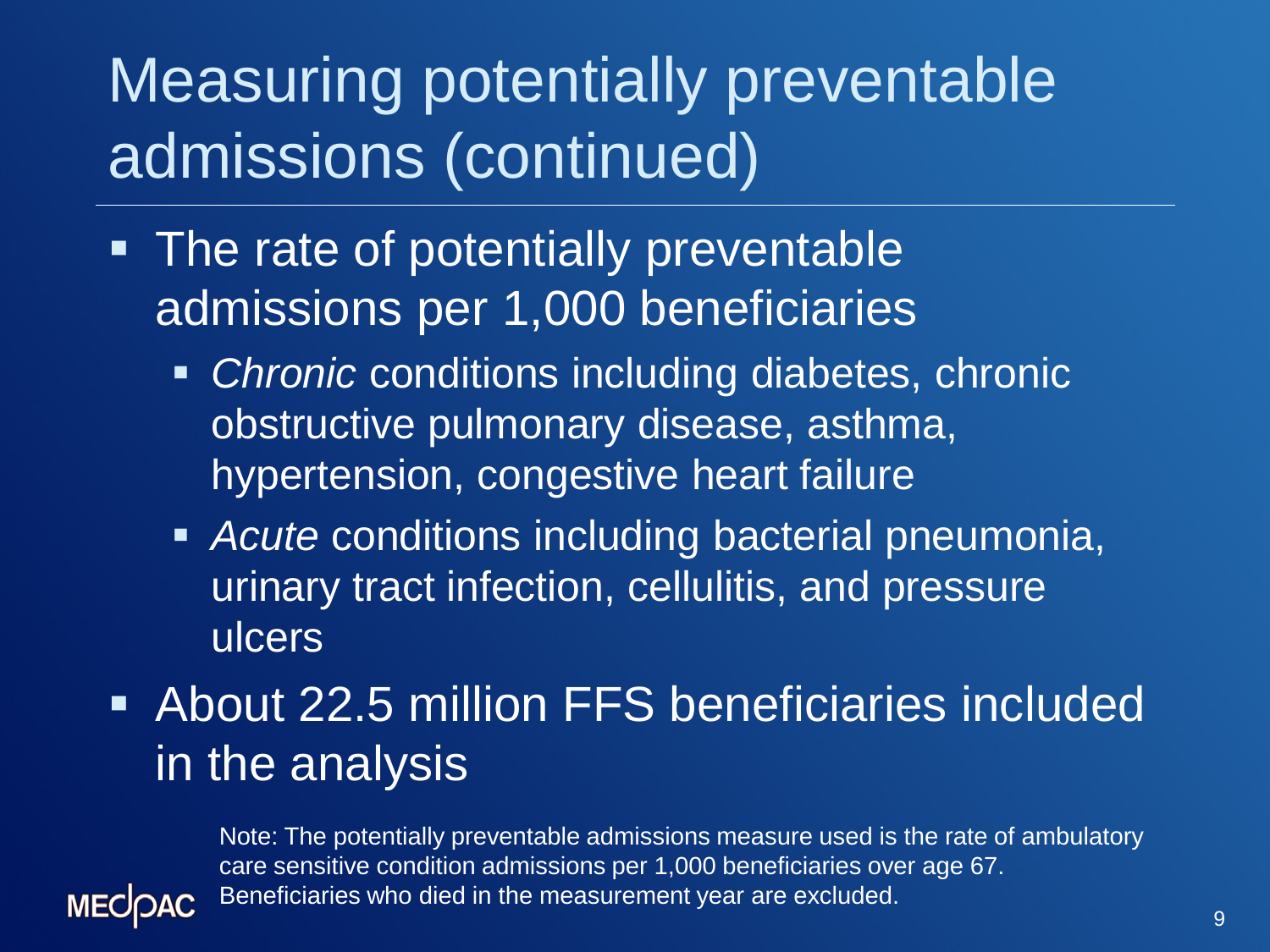## Observed potentially preventable admission results, 2016

**Rate of potentially preventable admissions per 1,000 beneficiaries**

|                             |                       | <b>Acute</b> | <b>Chronic</b> |
|-----------------------------|-----------------------|--------------|----------------|
| Age groups                  | 67-74                 | 8.4          | 12.0           |
|                             | 75-84                 | 17.0         | 20.0           |
|                             | $85+$                 | 34.3         | 31.3           |
| <b>Gender</b>               | <b>Male</b>           | 13.2         | 17.6           |
|                             | Female                | 17.0         | 17.8           |
| <b>Medicaid eligibility</b> |                       |              |                |
|                             | <b>Fully-dual</b>     | 32.2         | 34.0           |
|                             | <b>Partially-dual</b> | 22.4         | 33.3           |
|                             | Non-dual              | 13.3         | 15.5           |
| <b>National mean</b>        |                       | 15.3         | 17.7           |



10 Note: The potentially preventable admissions measure used is the rate of ambulatory care sensitive condition admissions per 1,000 beneficiaries over age 67. Beneficiaries who died in the in the measurement year are excluded. Results are preliminary.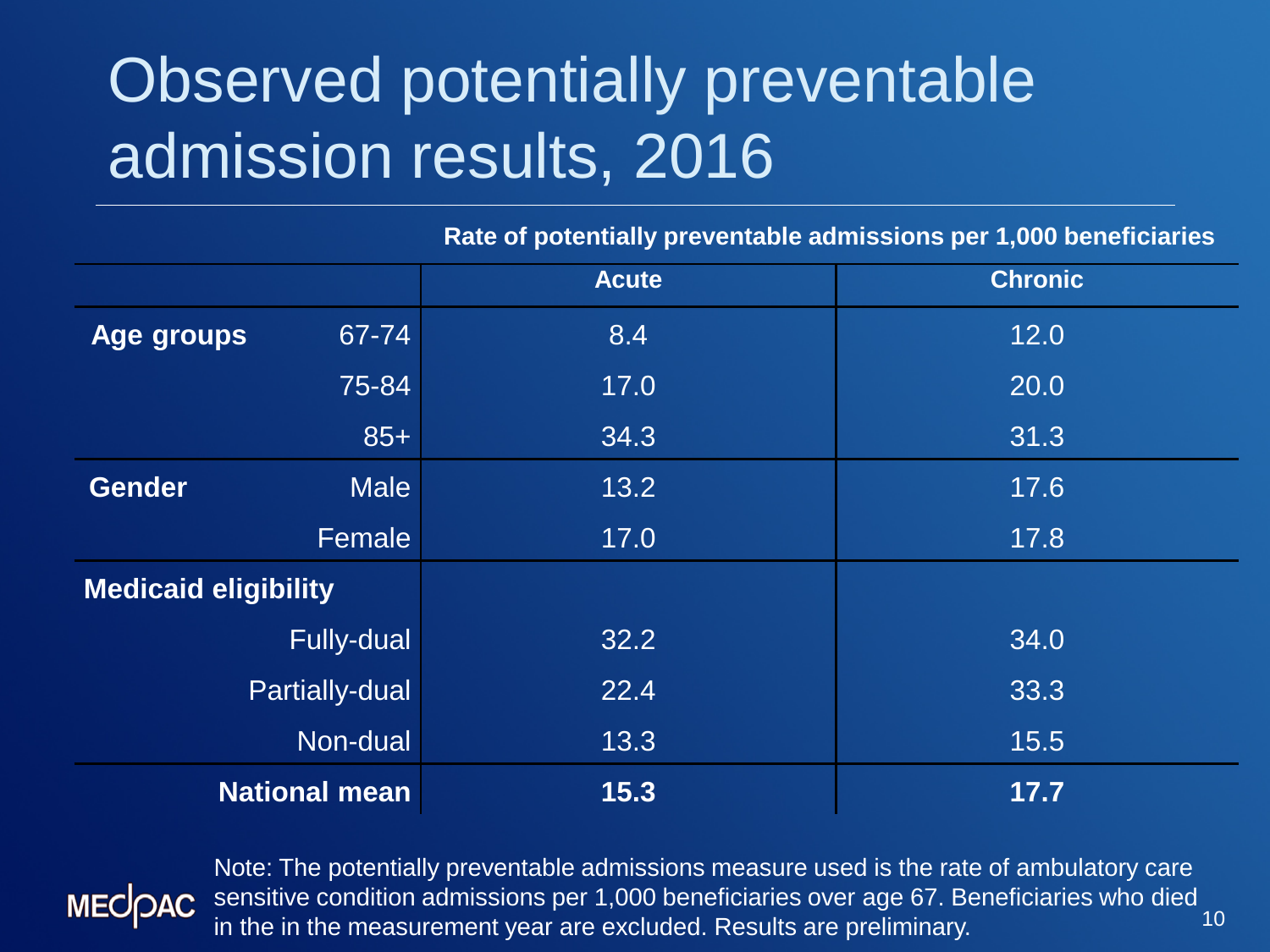#### Distribution of observed potentially preventable admissions in local market areas

|                                         | Rate of potentially preventable admissions per 1,000<br><b>beneficiaries</b> |                |  |
|-----------------------------------------|------------------------------------------------------------------------------|----------------|--|
|                                         | <b>Acute</b>                                                                 | <b>Chronic</b> |  |
| <b>National mean</b>                    | 15.3                                                                         | 17.7           |  |
| 10th percentile<br>(highest-performing) | 10.4                                                                         | 11.1           |  |
| 50 <sup>th</sup> (median)               | 16.2                                                                         | 17.8           |  |
| 90th (lowest-<br>performing)            | 24.3                                                                         | 24.9           |  |
| Ratio of 90th / 10th<br>percentile      | 2.3                                                                          | 2.2            |  |

Note: The potentially preventable admissions measure used is the rate of ambulatory care sensitive condition admissions per 1,000 beneficiaries over age 67. Beneficiaries who died in the measurement year are excluded . Results are preliminary. Over 1,200 market areas.**MECOAC**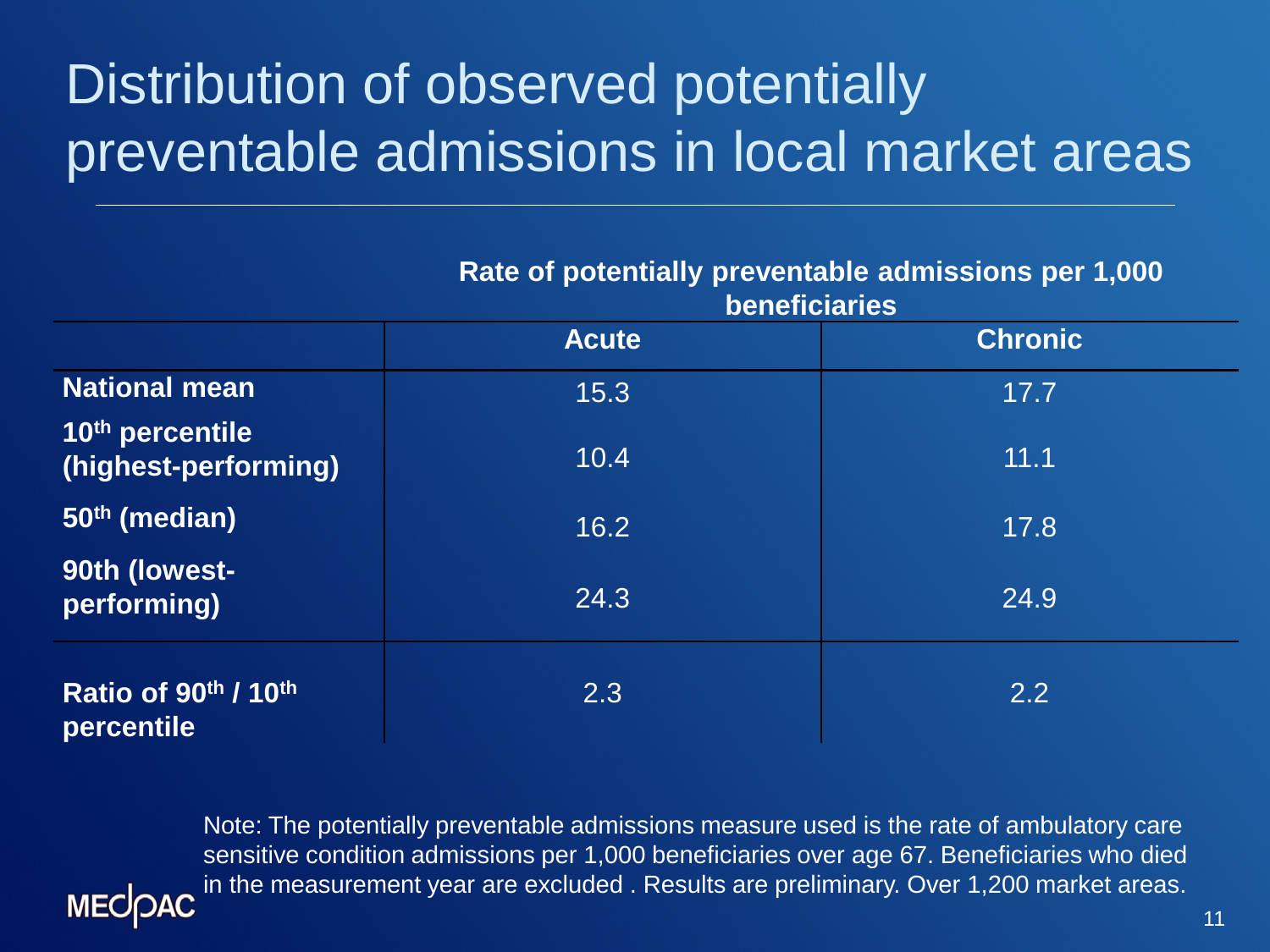## Summary: Potentially preventable admissions

- In the FFS population, observed rates of potentially preventable admissions showed noticeable differences
	- **By population groups (age group, gender,** Medicaid eligibility)
	- **By market area and hospital service area level**
- **More work is needed to derive risk**adjusted FFS potentially preventable admission rates

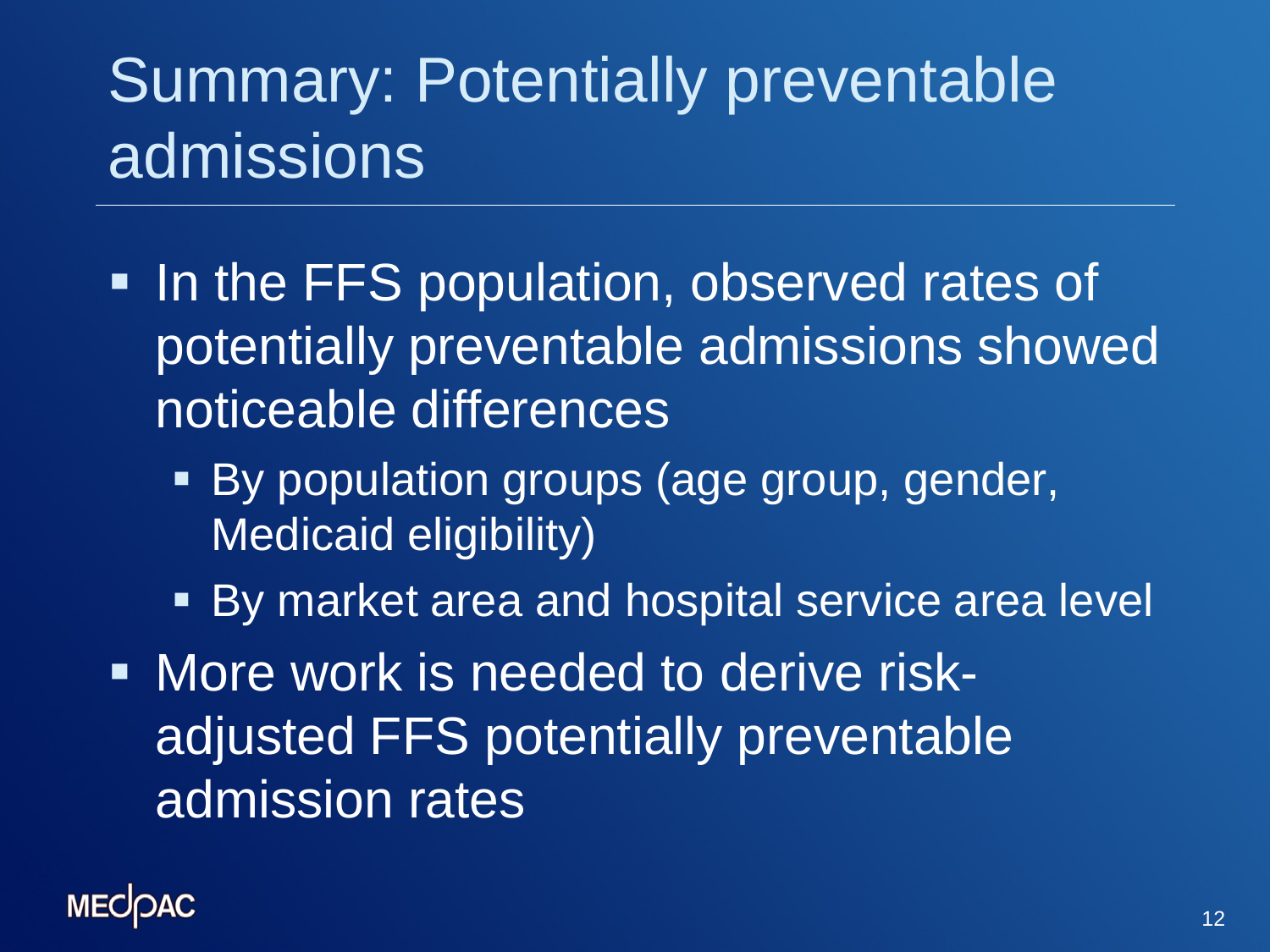#### Home and community days (HCDs)

- Number of days in a year that beneficiaries are alive and out of health care institutions
- Consistent with quality measurement principles
	- **EX Comprehensive and outcomes-focused**
	- Useful to compare performance across payment models

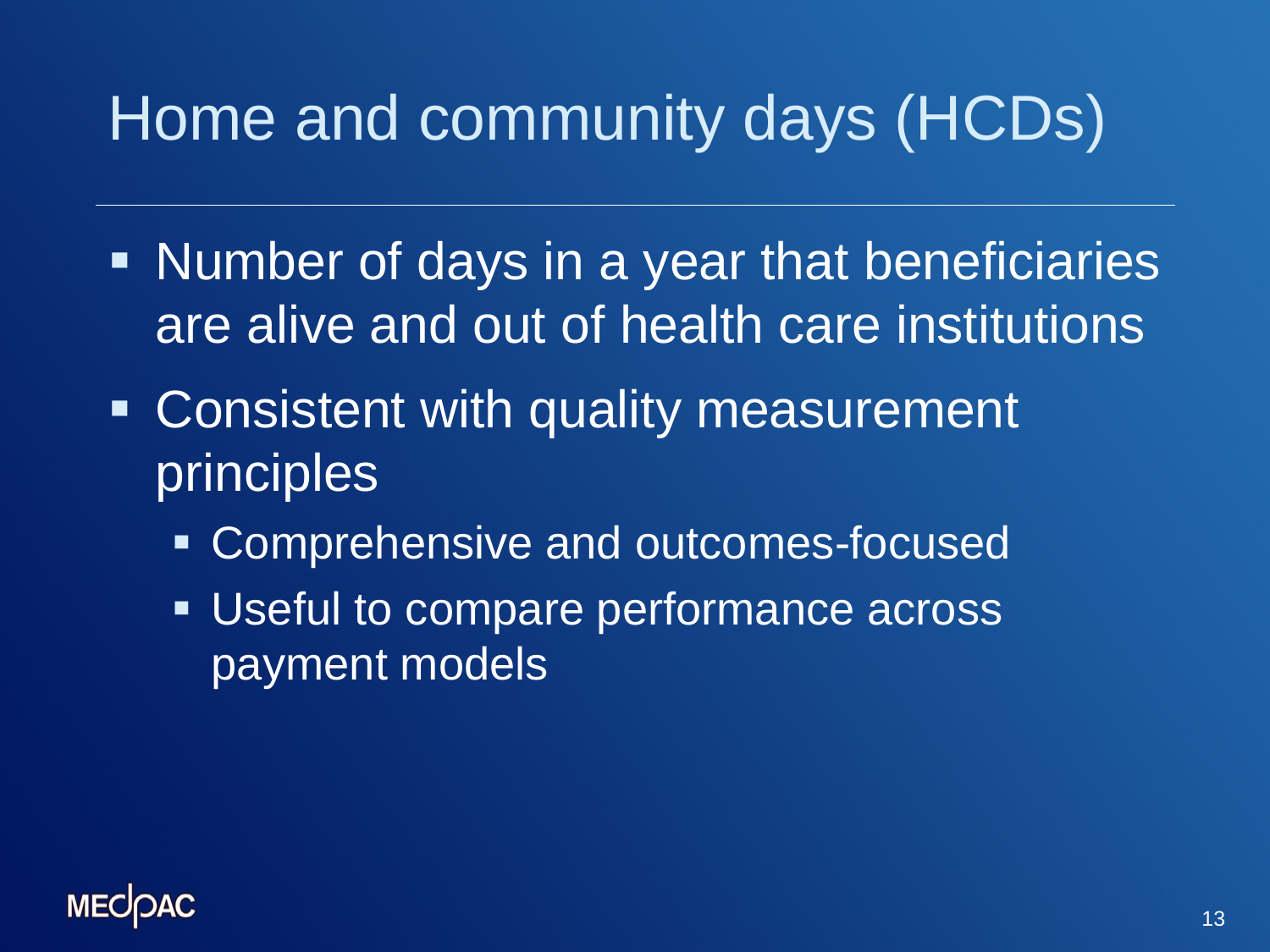#### HCDs: Calculating the measure

#### *HCDs* = 365 days – days in:

- **Hospital** 
	- **Inpatient**
	- **Emergency department/observation stay**
- Post-acute care
- **Nortality days**
- About 27.3 million FFS beneficiaries included in the analysis

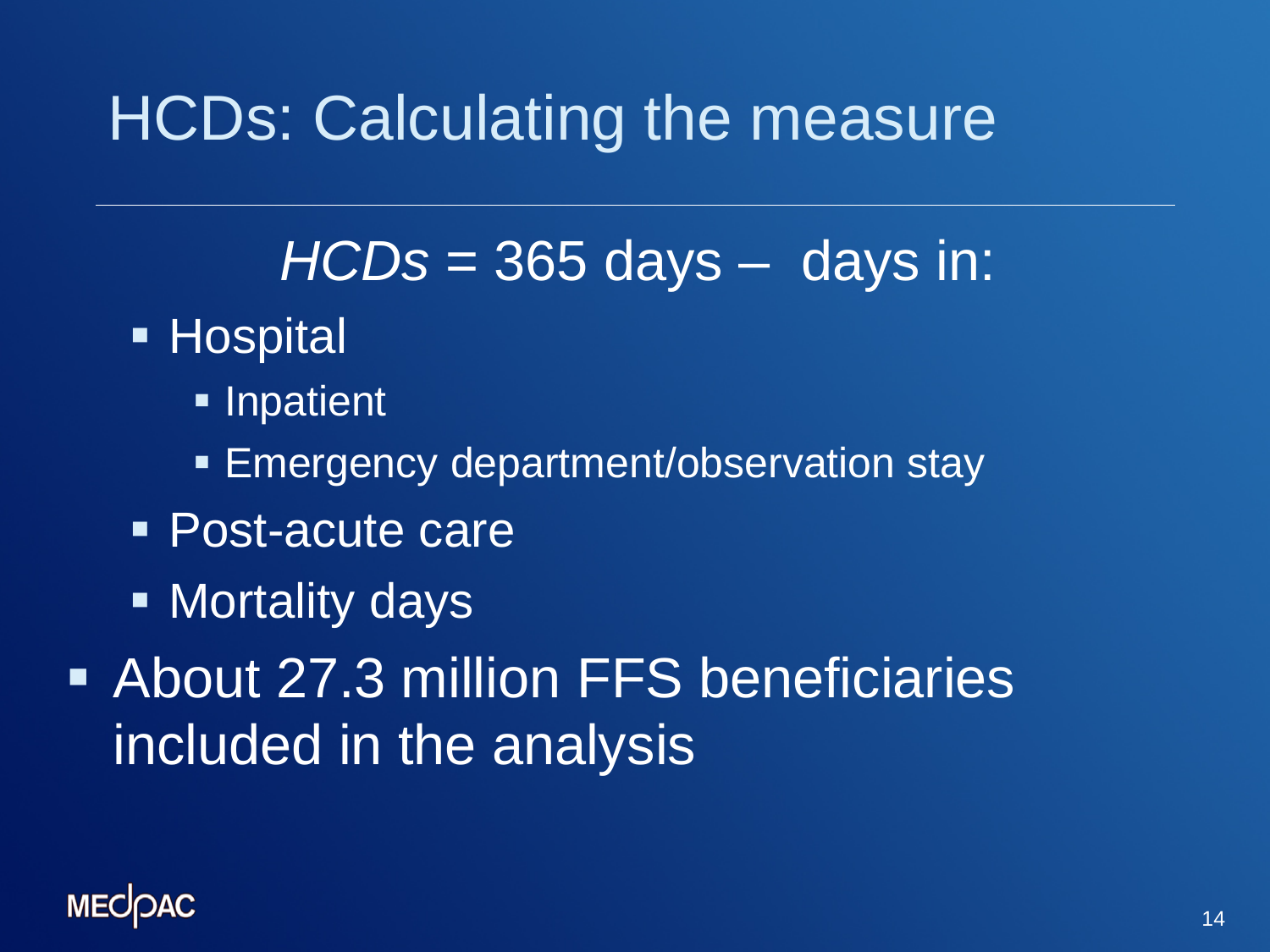#### HCDs: Risk-adjustment model

- **Ensure measure reflects quality, not patient severity**
- Used linear regression with market fixed effects to create a risk-adjustment model
- **Disease burden, age and sex had the greatest impact**
- **Medicaid status along with these variables did not** add any explanatory power
- Market-level Medicaid status has some effect
	- **If HCDs are used to adjust payment, Medicare should** account for social risk factor differences through peer grouping

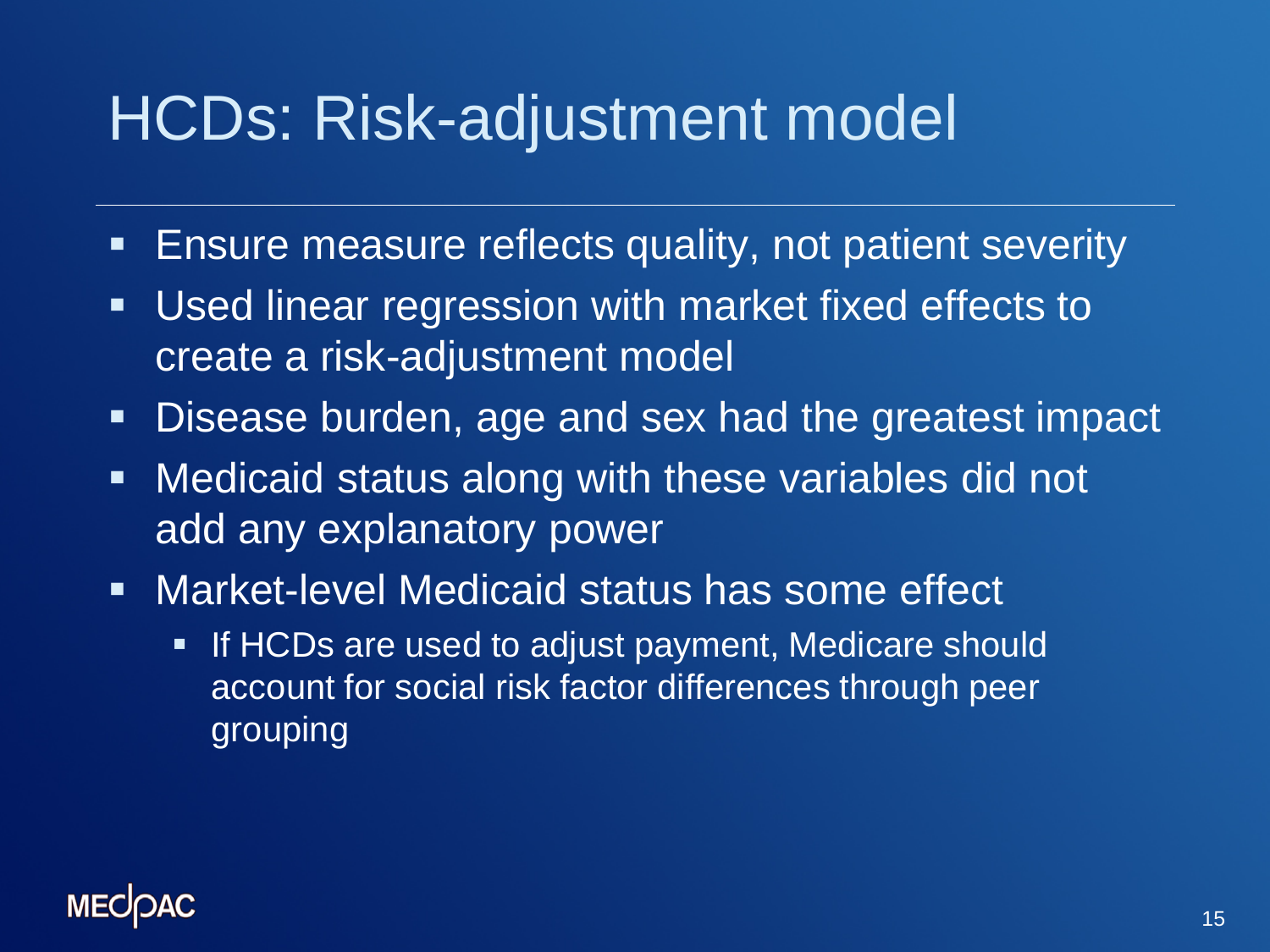# Risk-adjusted HCDs for two populations

|                                                                                               | 2013 | 2014 | 2015 |
|-----------------------------------------------------------------------------------------------|------|------|------|
| <b>Beneficiaries 65</b><br>years and older                                                    | 348  | 349  | 348  |
| <b>Beneficiaries 65</b><br>years and older,<br>with 2 or more<br><b>chronic</b><br>conditions | 323  | 325  | 320  |

Note: Average home and community days (HCDs) for 1,200 market areas. HCDs is calculated by subtracting from 365 days the average number of days beneficiaries in the market area received hospital and post-acute care, as well as average mortality days. Results are preliminary.

#### **MECOAC**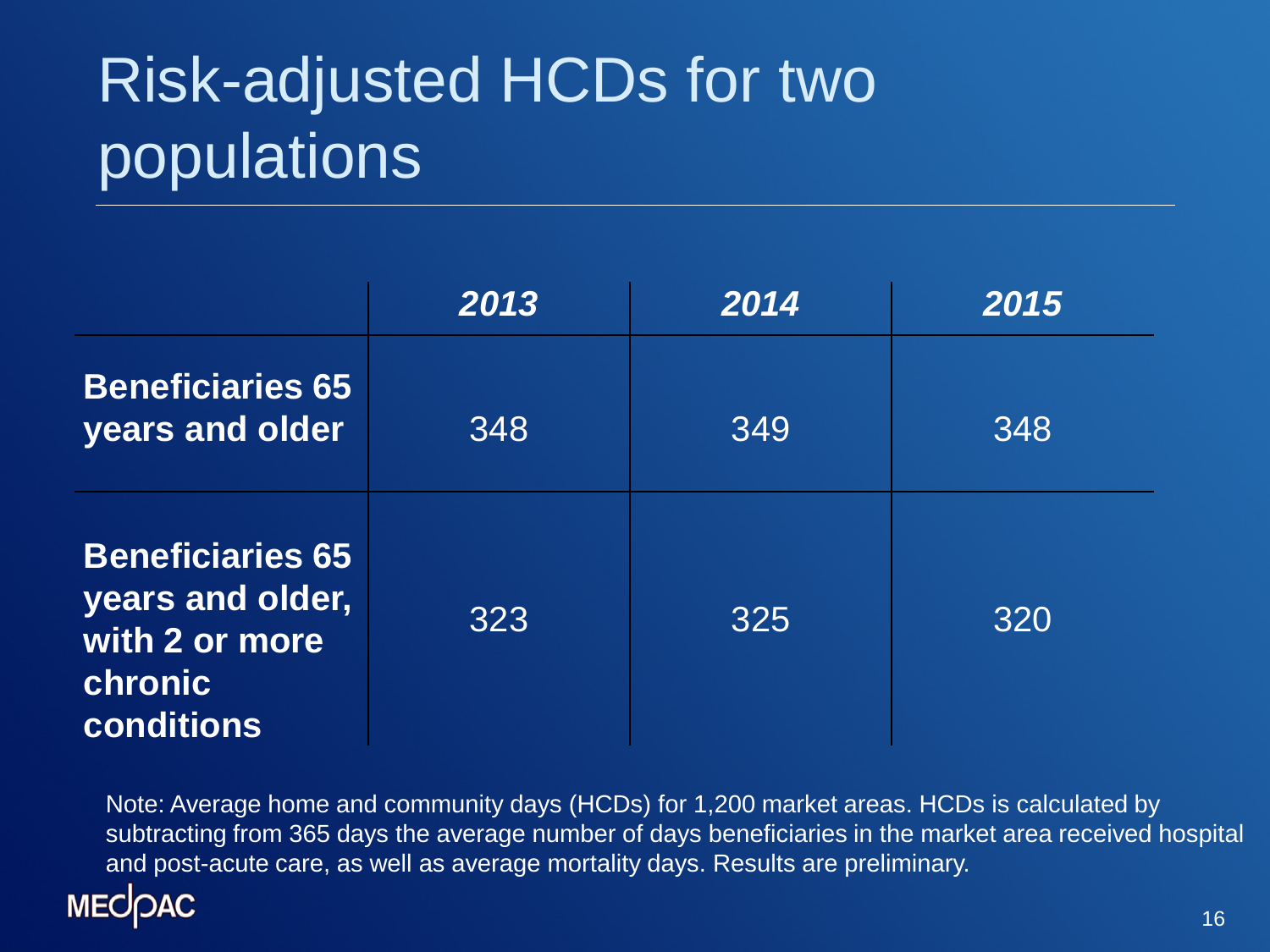## Risk-adjusted distribution of HCDs in local market areas

|                                         | <b>Market areas</b>                        |                                                                                    |  |
|-----------------------------------------|--------------------------------------------|------------------------------------------------------------------------------------|--|
|                                         | <b>Beneficiaries 65 years</b><br>and older | <b>Beneficiaries 65 years</b><br>and older with 2 or<br>more chronic<br>conditions |  |
| <b>National mean</b>                    | 348                                        | 320                                                                                |  |
| 10th percentile (lowest-<br>performing) | 346                                        | 311                                                                                |  |
| 50 <sup>th</sup> (median)               | 349                                        | 321                                                                                |  |
| 90th (highest-performing)               | 351                                        | 327                                                                                |  |
| Ratio of 90th / 10th percentile         | 1.0                                        | 1.0                                                                                |  |

Note: Note: Average home and community days (HCDs) for 1,200 market areas. HCDs is calculated by subtracting from 365 days the average number of days beneficiaries in the market area received hospital and post-acute care, as well as average mortality days. Results are preliminary.

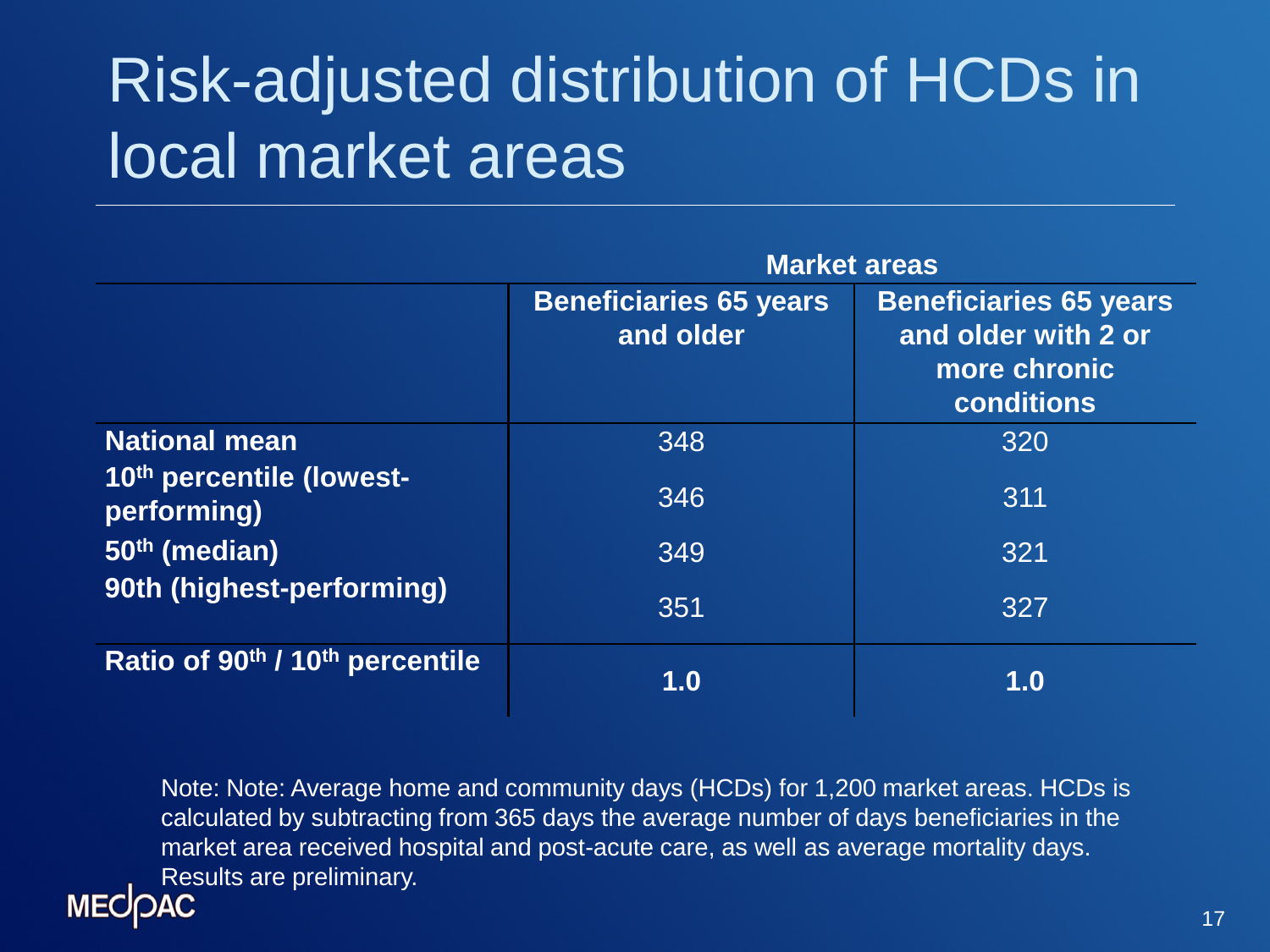## Summary: HCDs

- We calculated risk-adjusted, market-level HCDs for two different FFS populations
- **Beneficiaries with chronic conditions have** fewer HCDs and slightly more variation in market-level results
- **However, variation is small in both** populations, which limits the ability to compare HCDs across markets
- **HCDs for both populations were relatively** stable across several years<br>MECOAC